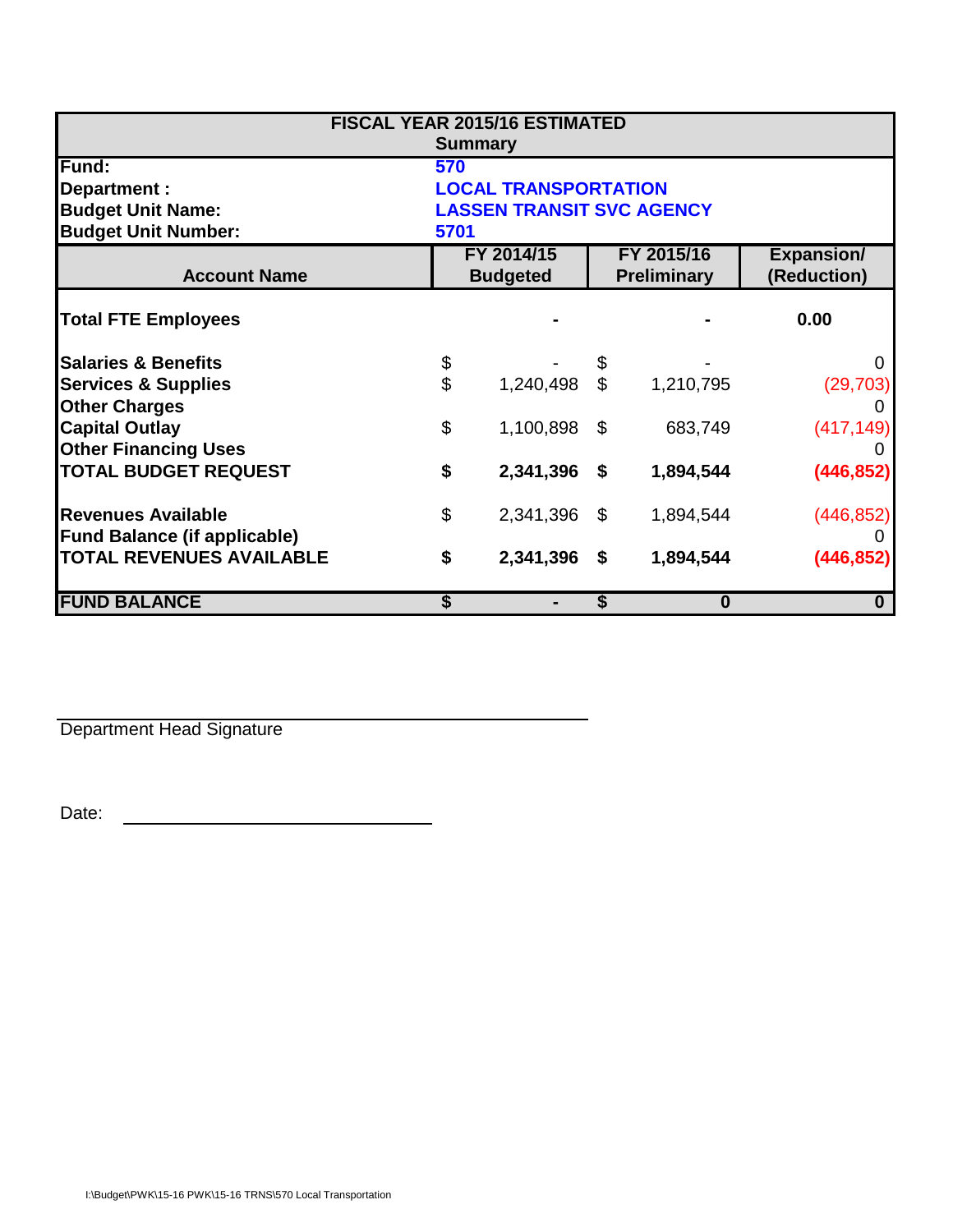## **REVENUES FISCAL YEAR 2015/16 ESTIMATED**

## **Budget Unit: LASSEN TRANSIT AGENCY Add description of all State and Federal revenues and**

**Budget Unit #** 

**Fund: 570 Operating Transfers In. Add lines if needed. FY 2013/14 FY 2014/15 FY 2015/16**

|                |                               |                                         |                | <u>.</u>     | <u>II LUIVIIV</u> |
|----------------|-------------------------------|-----------------------------------------|----------------|--------------|-------------------|
| <b>Account</b> | <b>Account Name</b>           | <b>Description</b>                      | <b>ACTUALS</b> | <b>FINAL</b> | <b>REQUEST</b>    |
| 2003000        | <b>INTEREST</b>               |                                         |                |              |                   |
| 2006200        | STATE-OTHER                   |                                         | 3.360          |              |                   |
| 2007208        | FEDERAL-OTHER                 | FED TRAN ASST (FTA 5311)                | 229.298        | 234.482      | 196,394           |
| 2007400        | OTHER GOVERNMENT AGENCIES     | LTF FUND 571 (operations)               |                |              |                   |
| 2007400        | OTHER GOVERNMENT AGENCIES     | STA FUND 572 (operations)               |                |              |                   |
| 2007401        | OTHER GOVERNMENT - LCTC       | LCTC FUND 571 1/4% sales tax & interest | 627,168        | 633,961      |                   |
| 2010603        | <b>BUS FARES</b>              |                                         | 75.742         | 200,000      | 135,000           |
| 2010700        | <b>INTERFUND REVENUE</b>      |                                         |                |              |                   |
| 2011200        | <b>MISCELLANEOUS</b>          |                                         | 11,037         |              |                   |
| 2011201        | PRIOR YEAR CANCELLED WARRANTS |                                         |                |              |                   |
| 2012200        | OPERATING TRANSFERS-IN        | <b>LCTC FUND 571</b>                    |                | 300.000      | 770,286           |
| 2012200        | OPERATING TRANSFERS-IN        | STA FUND 572                            | 659.522        | 175.055      | 176,415           |
| 2012200        | OPERATING TRANSFERS-IN        | PTMISEA Fund 573                        |                | 737,586      | 586,293           |
| 2012200        | OPERATING TRANSFERS-IN        | CalEMA Fund 573                         |                | 60.312       | 30,156            |
|                |                               |                                         |                |              |                   |

**TOTAL 1,606,127 2,341,396 1,894,544**